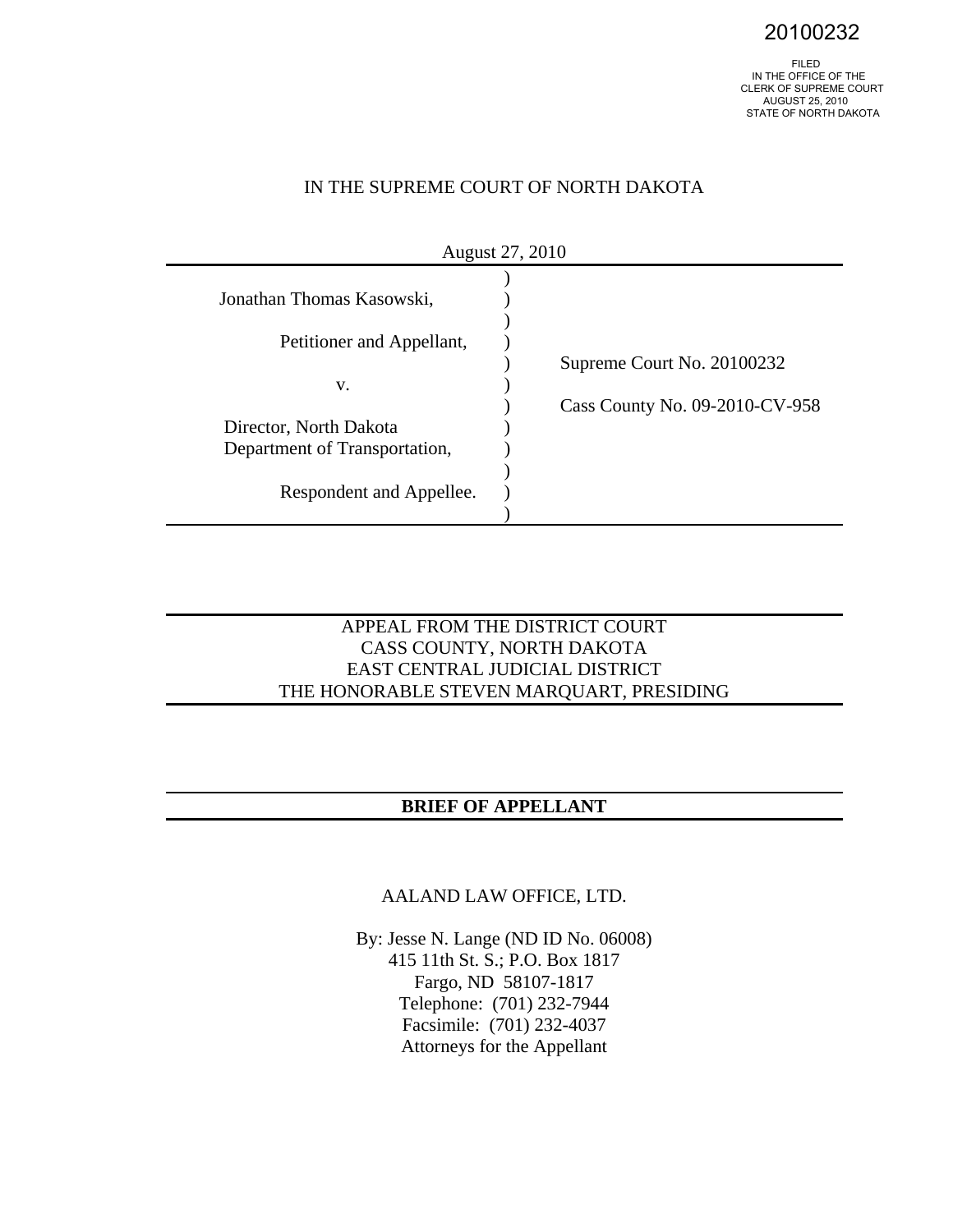# [¶ 1] TABLE OF CONTENTS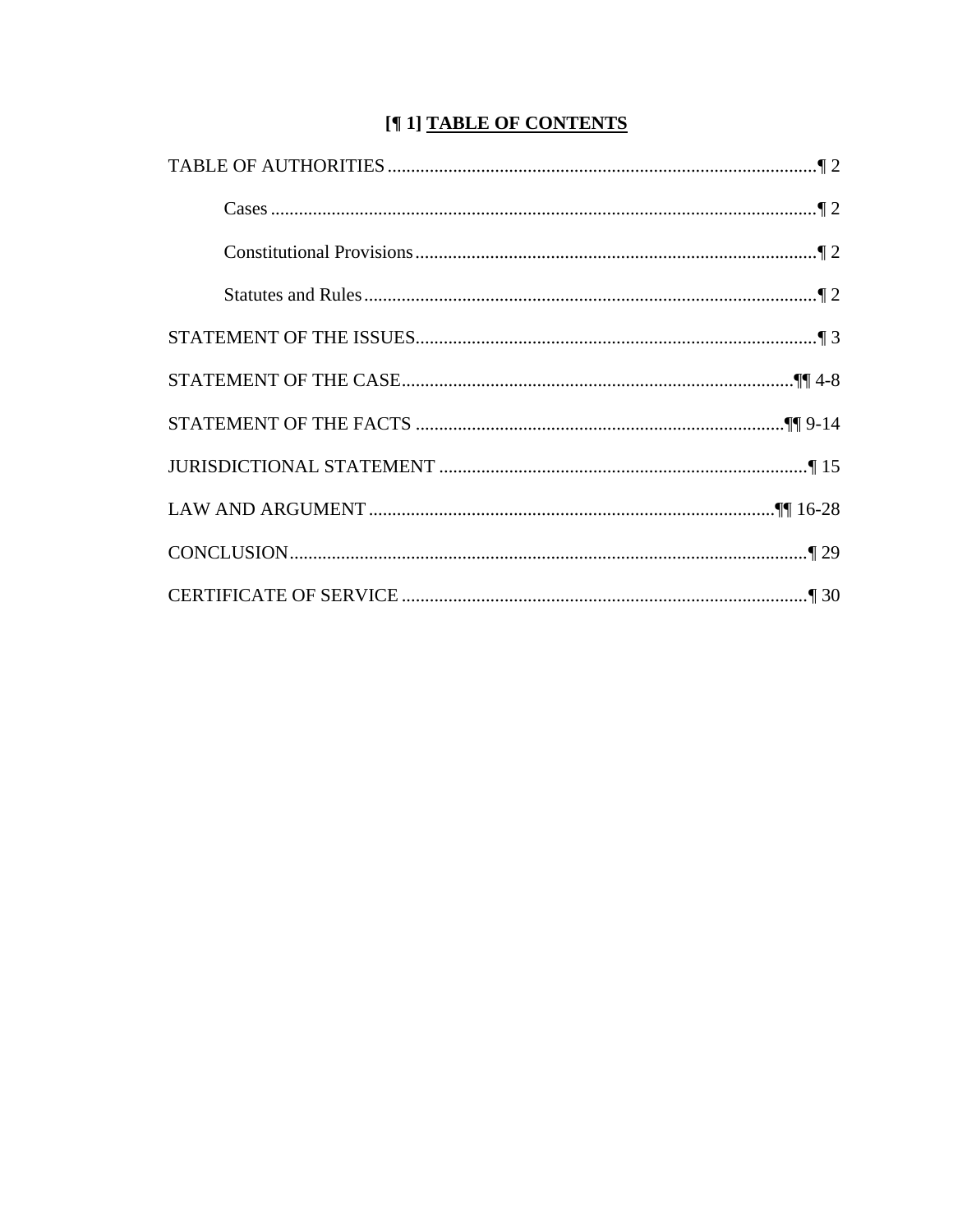## **[¶ 2] TABLE OF AUTHORITIES**

### **CASES**

## **North Dakota Supreme Court**

| Eriksmoen v. Dir., N.D. Dep't of Transp., 2005 ND 206, 706 N.W.2d 610  [19]         |
|-------------------------------------------------------------------------------------|
|                                                                                     |
|                                                                                     |
| <u>Kuntz v. State Highway Commissioner</u> , 405 N.W.2d 285 (N.D. 1987) [[1] 18, 20 |
|                                                                                     |
|                                                                                     |
|                                                                                     |
|                                                                                     |
|                                                                                     |
|                                                                                     |

## **CONSTITUTIONAL PROVISIONS**

## **State Provisions**

|--|--|

### **STATUTES AND RULES**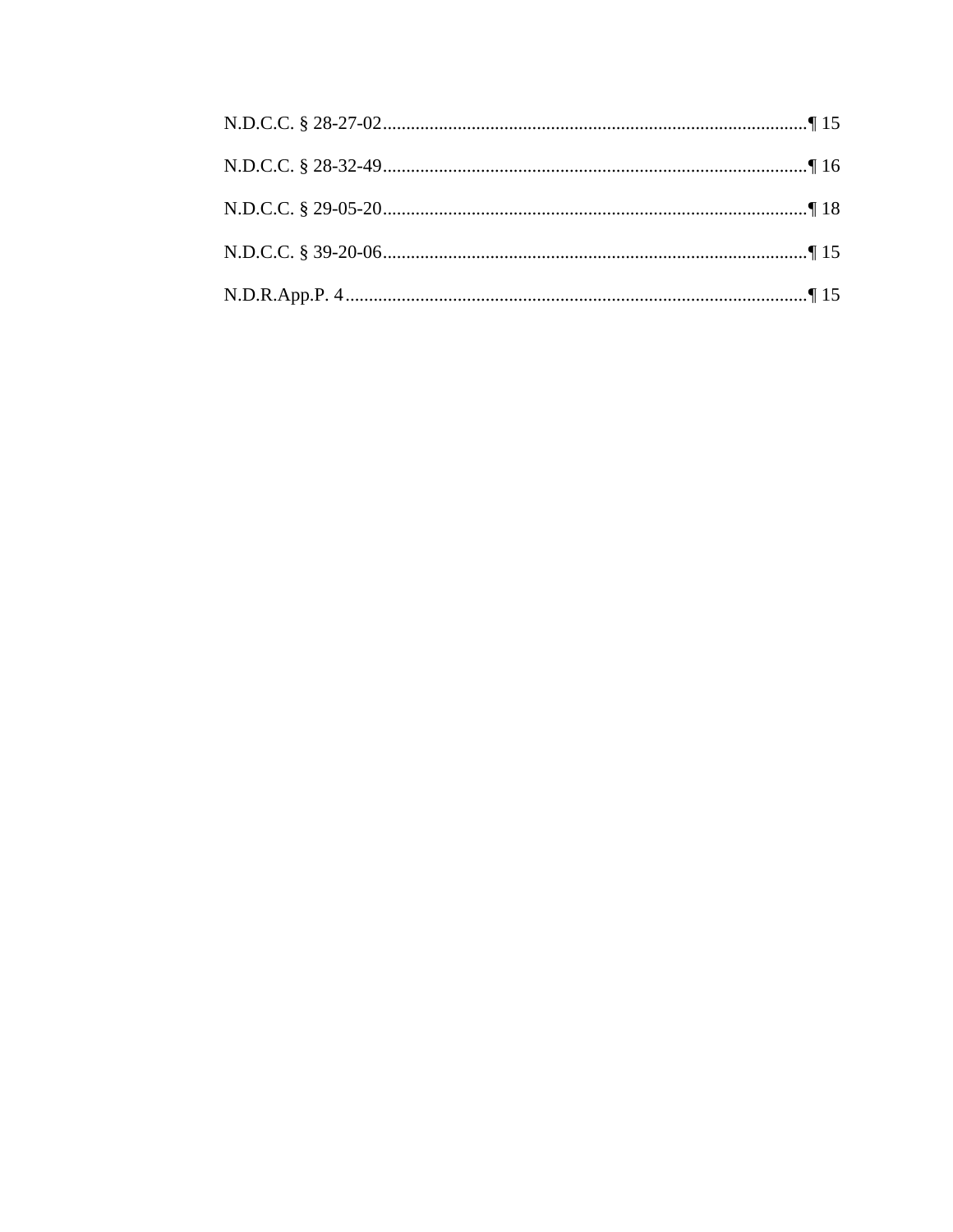## **[¶ 3] STATEMENT OF THE ISSUES**

1. Whether the Appellant's license revocation should be reversed as the officer's actions denied the appellant a reasonable opportunity to consult with counsel before deciding to take a chemical test.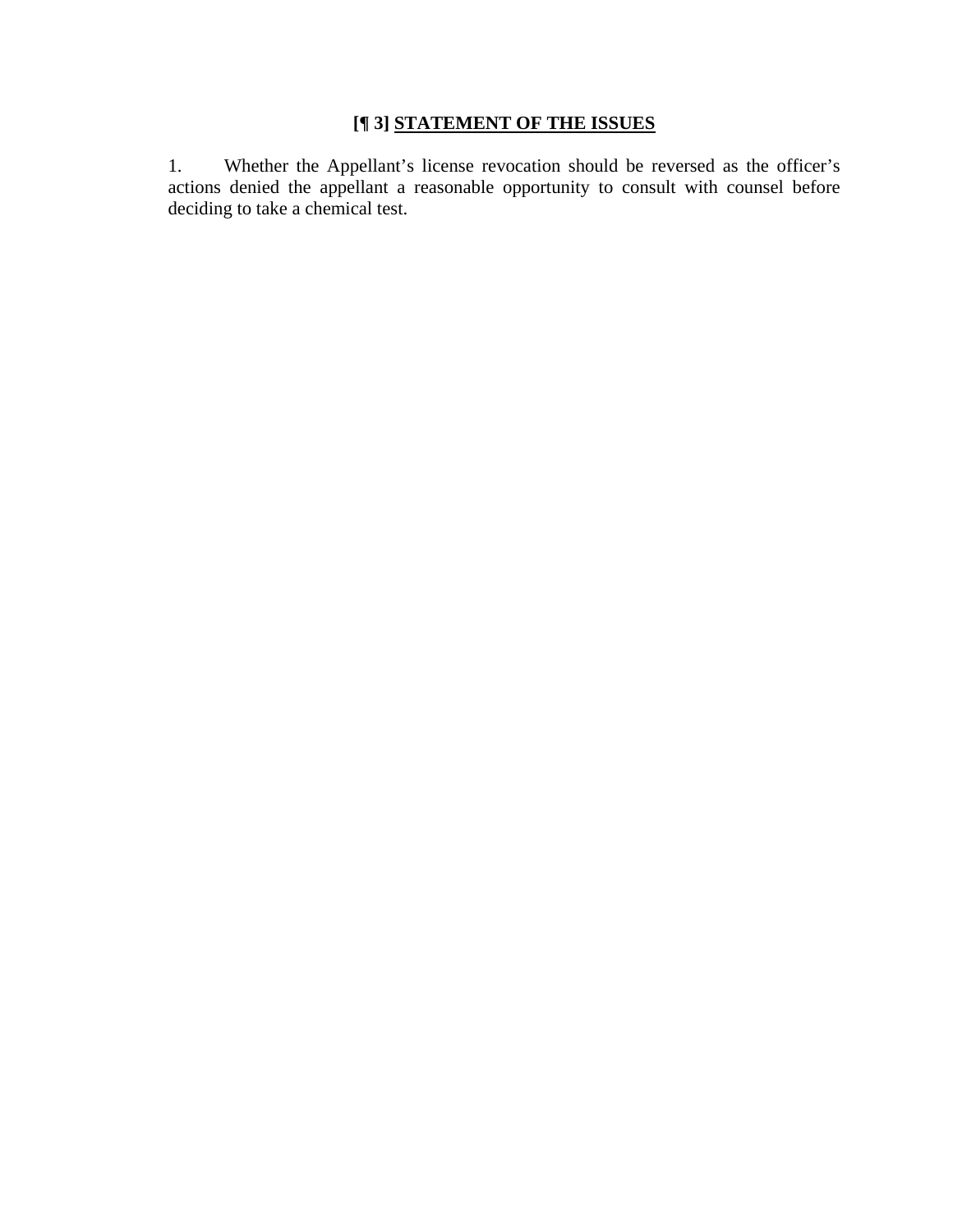#### **STATEMENT OF THE CASE**

**[¶ 4]** This is an appeal from the June 30, 2010 judgment of the Cass County District Court, (Appendix ("App.") at 14), which affirmed the March 19, 2010 decision of an administrative hearing officer revoking the Appellant's driving privileges for a period of four years (App. at 4-5).

**[¶ 5]** On March 19, 2010, a hearing was held before an administrative hearing officer of the North Dakota Department of Transportation Office. (App. at 4). The hearing concerned the driving privileges of the Appellant Jonathan Kasowski. Id. The specific issue was whether Mr. Kasowski's driving privileges would be revoked for four years. (App. at 4-5).

**[¶ 6]** The testimony at the hearing indicated that Officer Tyler Williams stopped Mr. Kasowski in his vehicle for a traffic violation before ultimately placing Kasowski under arrest for driving under the influence. (App. at 4-5). Kasowski went on to refuse a chemical test. Id. Although Kasowski mentioned contacting an attorney on at least two occasions, Williams did not give him an opportunity to do so. (T. at 16, 23-25).

**[¶ 7]** After the evidence had been presented, the hearing officer decided to revoke Kasowski's driving privileges. (App. at 4-5). The hearing officer reasoned that although Kasowski twice mentioned speaking to an attorney, he had no right to do so on the first occasion because he had not yet been arrested. (App. at 4). As for the second occasion, the hearing officer concluded that Kasowski indicated that he had decided against speaking to an attorney. Id.

**[¶ 8]** Kasowski appealed the hearing officer's decision to the Cass County District Court, which, as indicated above, affirmed that decision. (App. at 14). Kasowski now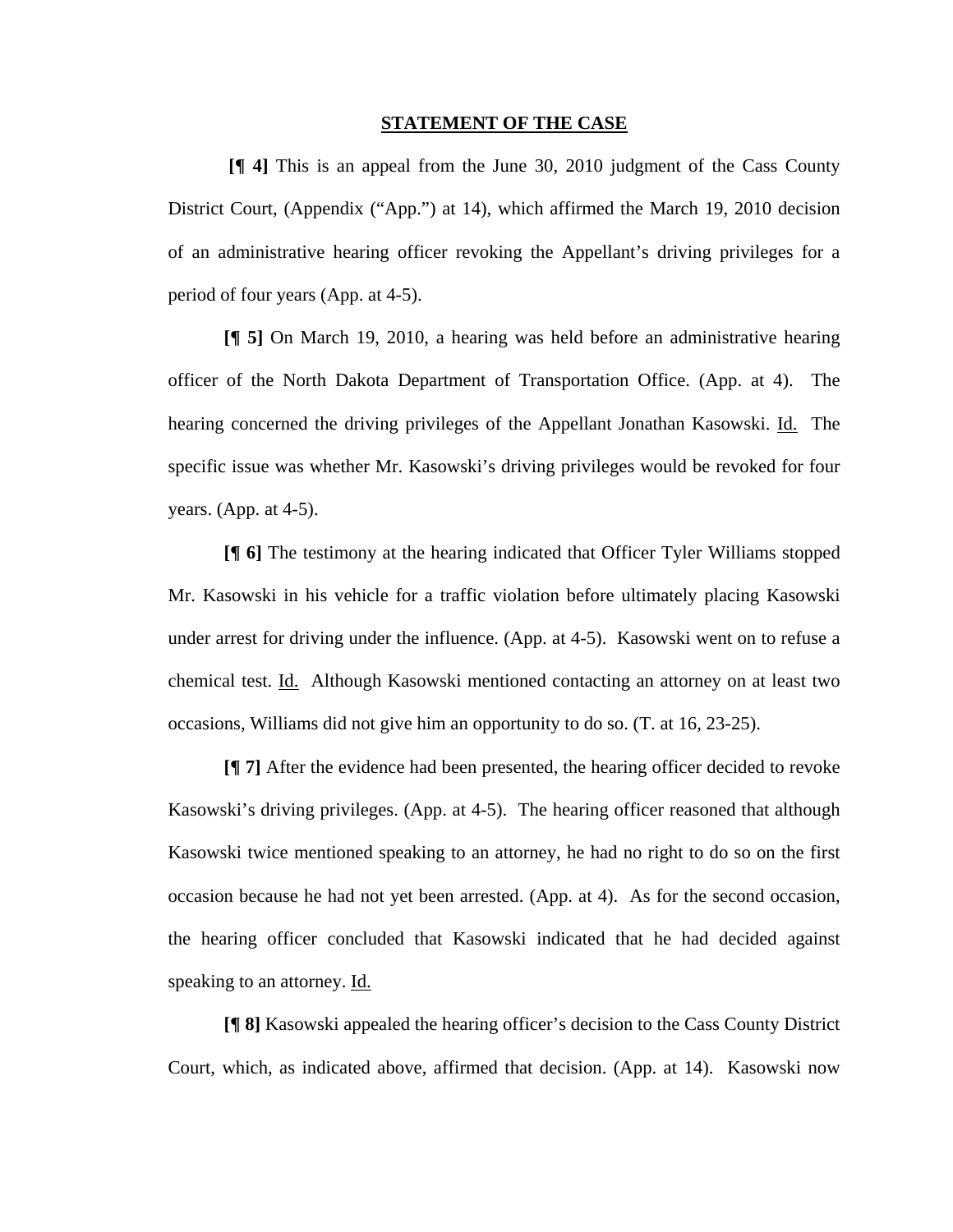asks this Court to reverse those rulings and to order the reinstatement of his driving privileges.

### **STATEMENT OF THE FACTS**

 **[¶ 9]** On or about February 18, 2010 at approximately 12:40 a.m., West Fargo Police Officer Tyler Williams initiated a traffic stop on a car driven by Kasowski by activating his emergency lights. (T. at 7). When he first spoke with Kasowski, Williams asked for identification and proof of insurance. (T. at 11). Williams then had him get out of the car and subjected Kasowski to a pat search before seating him in the back seat of the patrol car. (T. at 12). The patrol car is designed so that the rear doors cannot be opened from the inside. (T. at 22-23).

**[¶ 10]** Once inside the patrol car, Officer Williams physically inspected Kasowski's mouth and asked if he had been drinking. (T. at 12, 13). Kasowski denied drinking. (T. at 21). Williams agreed that he asked about drinking again and said something along the lines of "[n]ow don't lie to me because you lied to me earlier…" (T. at 23). At that point Kasowski asked to speak with a lawyer. Id. Williams testified that "I asked Kasowski when we got into the car, if… if he had been drinking at all, and he stated that he wanted to talk to his… his attorney about that." (T. at 13, 15-17, 16-20, 23, 17-24). Williams ignored the request for counsel, and did not provide Kasowski an opportunity to speak to an attorney at that time. (T. at 13, 22-24). Williams testified that that he "…went right into advising Kasowski of the North Dakota implied consent law" for purposes of the onsite breath screening test. (T. at 13, 14). Officer Williams also testified that when Kasowski asked for his attorney, his response to the question was that he never told Kasowski "No" but that "he didn't offer a response for that." (T. at 14).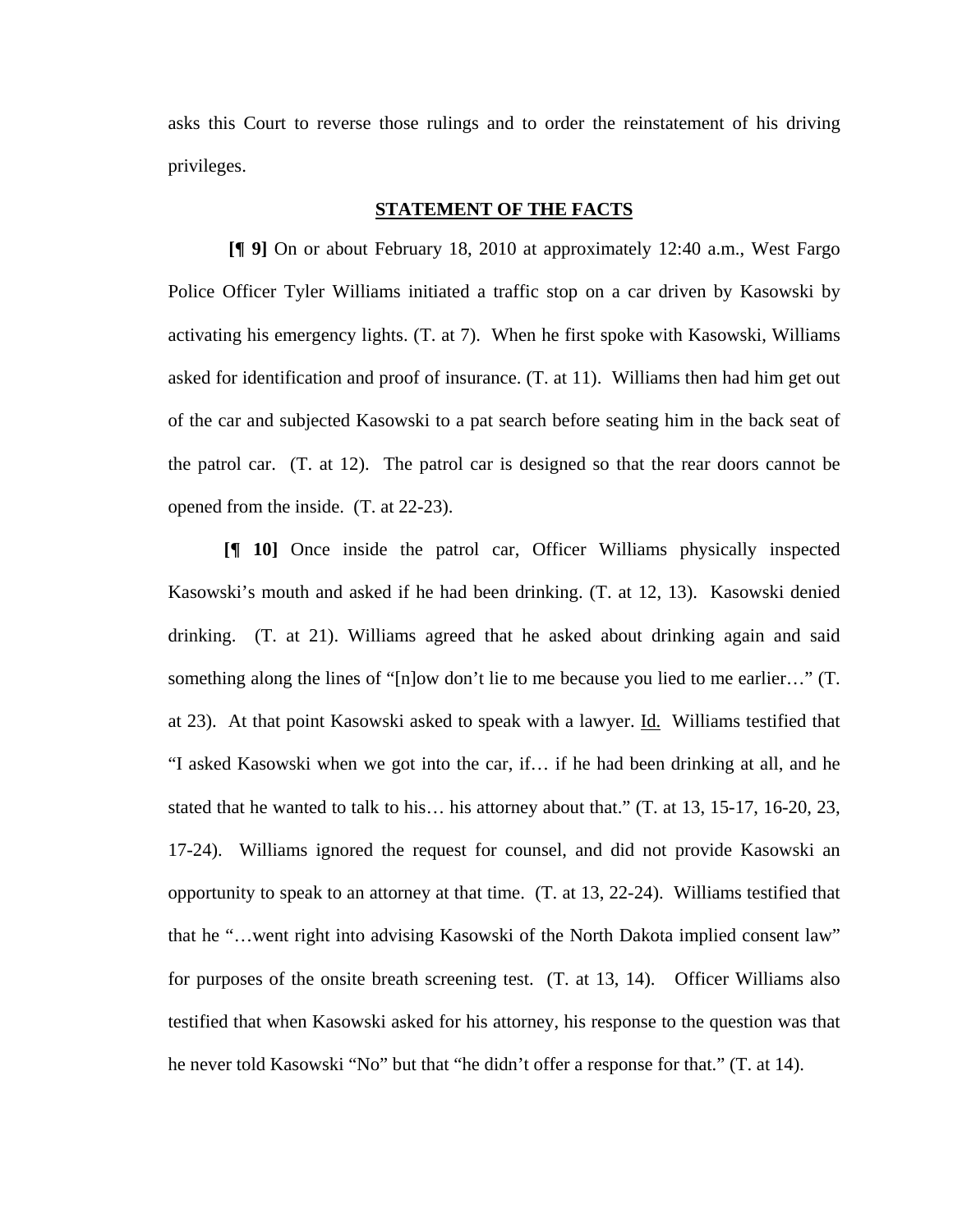**[¶ 11]** Officer Williams testified that he did not have Kasowski perform any field sobriety tests because he assumed that Kasowski was not to going to perform them since he wanted to talk to an attorney. (T. at 14).After Williams read the implied consent advisory, Kasowski refused the screening test. (T. at 15). Williams then placed Kasowski in handcuffs and advised him that he was under arrest. (T. at 15). Williams drove Kasowski to the Cass County Jail. (T. at 14-16).

**[¶ 12]** In the sally port of the jail there was another discussion about an attorney. Williams' testimony on the matter was inconsistent. During direct examination Williams said "I advised him that we would have … that he could … he would be able to make a phone call to contact his attorney, and he just told me that there … he wouldn't be able to get a hold of him this time of night." (T. at 16). During cross examination the following exchange took place between Kasowski's attorney Cash Aaland and Williams:

MR. AALAND: Okay. Now, Officer, when you pulled into the sally port, Mr. Kasowski then brought up the lawyer again. Correct?

OFFICER WILLIAMS: Correct.

MR. AALAND: And that's when he had a conversation after that, about whether or not he could get a hold of him. Correct?

OFFICER WILLIAMS: Correct.

MR. AALAND: That was after he said, I'll ... I'll contact my lawyer as soon as I can. And then he said … then the conversation ensued about whether or not he could get one that late at night. Correct?

OFFICER WILLIAMS: Correct.

(T. at 19). Later in the hearing attorney Aaland and Williams shared this

exchange:

MR. AALAND: So, again as I understand it then, you're pulling into the sally port. He's handcuffed in the backseat. Correct?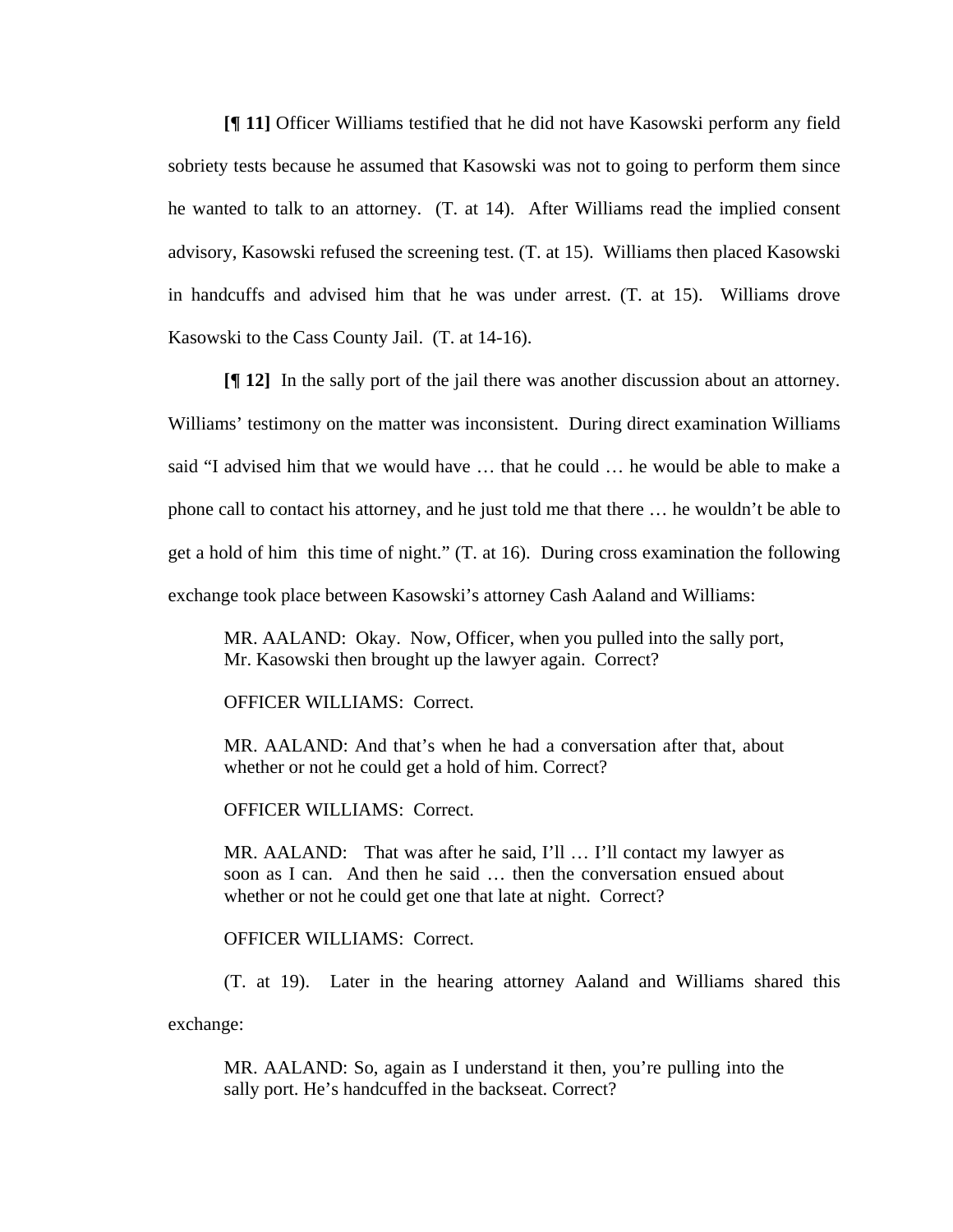OFFICER WILLIAMS: Yes.

MR. AALAND: And he says something about contacting his attorney as soon as he can. Correct?

OFFICER WILLIAMS: I don't recall exactly how it had gone down, but it was something along the lines of that.

MR. AALAND: And you told him, you said something about whether or not he wanted to contact his attorney, and he said that he wouldn't be able to get a hold of one that late at night?

OFFICER WILLIAMS: Yep, that sounds correct.

MR. AALAND: And that conversation was while he was handcuffed in the backseat of your patrol vehicle. Correct?

OFFICER WILLIAMS: Correct.

MR. AALAND: And at no point after that, did you give him access to a phone or a phone book? Correct?

OFFICER WILLIAMS: Correct.

(T. 24-25). After Kasowski mentioned his desire to speak to a lawyer for the second time he declined the chemical test. (T. at 16). Williams never gave him a chance to contact a lawyer.

 **[¶13]** When the hearing concluded, the hearing officer entered a decision revoking Kasowski's driving privileges for a period of 4 years. (App. at 4-5). Among other things the hearing officer concluded that Kasowski decided against speaking to an attorney before deciding to refuse the chemical test. (App. at 4, T. at 32).

**[¶ 14]** Kasowski appealed the order of revocation to the Cass County District Court. (App. at 6-7). The district court affirmed the hearing officer's decision and entered its judgment on June 30, 2010. (App. at 14). After the district court affirmed the hearing officer's ruling, Kasowski filed this appeal. (App. at 16).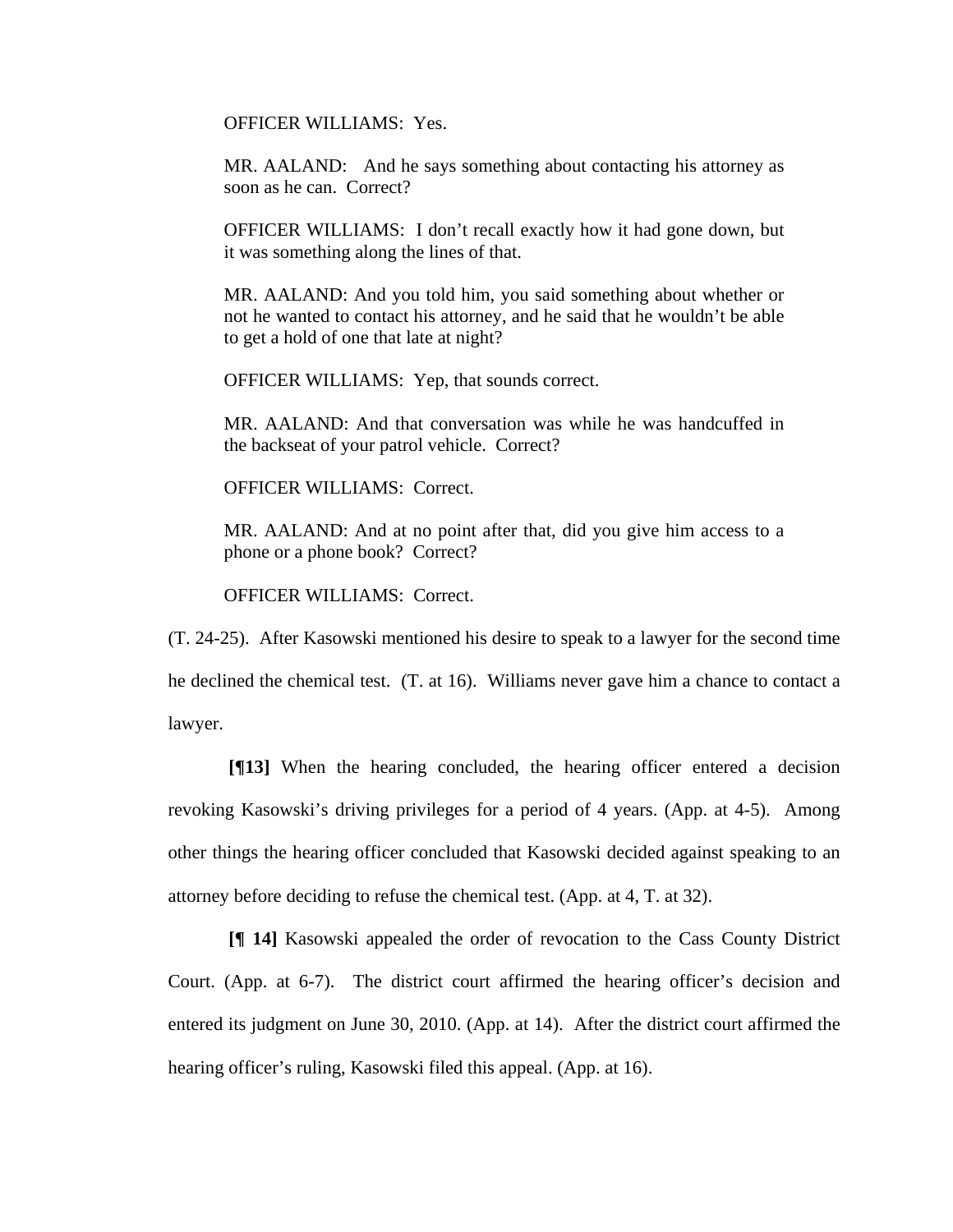#### **JURISDICTIONAL STATEMENT**

**[¶ 15]** The district court had jurisdiction over this case pursuant to N.D. Const. art. VI § 8, N.D.C.C. §§ 27-05-06(4) and 39-20-06. This Court has jurisdiction over this appeal under N.D. Const. art. VI § 6, N.D.C.C. §§ 28-27-01 and 28-27-02. This appeal is timely under N.D.R.App.P.  $4(a)(1)$ .

#### **LAW & ARGUMENT**

**[¶ 16]** The standard of review of a driver's license suspension is well established. "The Department's authority to suspend driving privileges is governed by statute, and the Department must meet basic and mandatory statutory requirements to have the authority to suspend driving privileges." Schaaf v. N.D. Dep't of Transp., 2009 ND 145, 19, 771 N.W.2d 237. This Court reviews the Department's decision to suspend driving privileges under the Administrative Agencies Practice Act, N.D.C.C. ch. 28-32. Barros v. N.D. Dep't of Transp., 2008 ND 132, ¶ 7, 751 N.W.2d 261. Under N.D.C.C. § 28-32-49, this Court will reverse the Department's order when:

1. The order is not in accordance with the law.

2. The order is in violation of the constitutional rights of the appellant.

3. The provisions of this chapter have not been complied with in the proceedings before the agency.

4. The rules or procedure of the agency have not afforded the appellant a fair hearing.

5. The findings of fact made by the agency are not supported by a preponderance of the evidence.

6. The conclusions of law and order of the agency are not supported by its findings of fact.

7. The findings of fact made by the agency do not sufficiently address the evidence presented to the agency by the appellant.

8. The conclusions of law and order of the agency do not sufficiently explain the agency's rationale for not adopting any contrary recommendations by a hearing officer or an administrative law judge.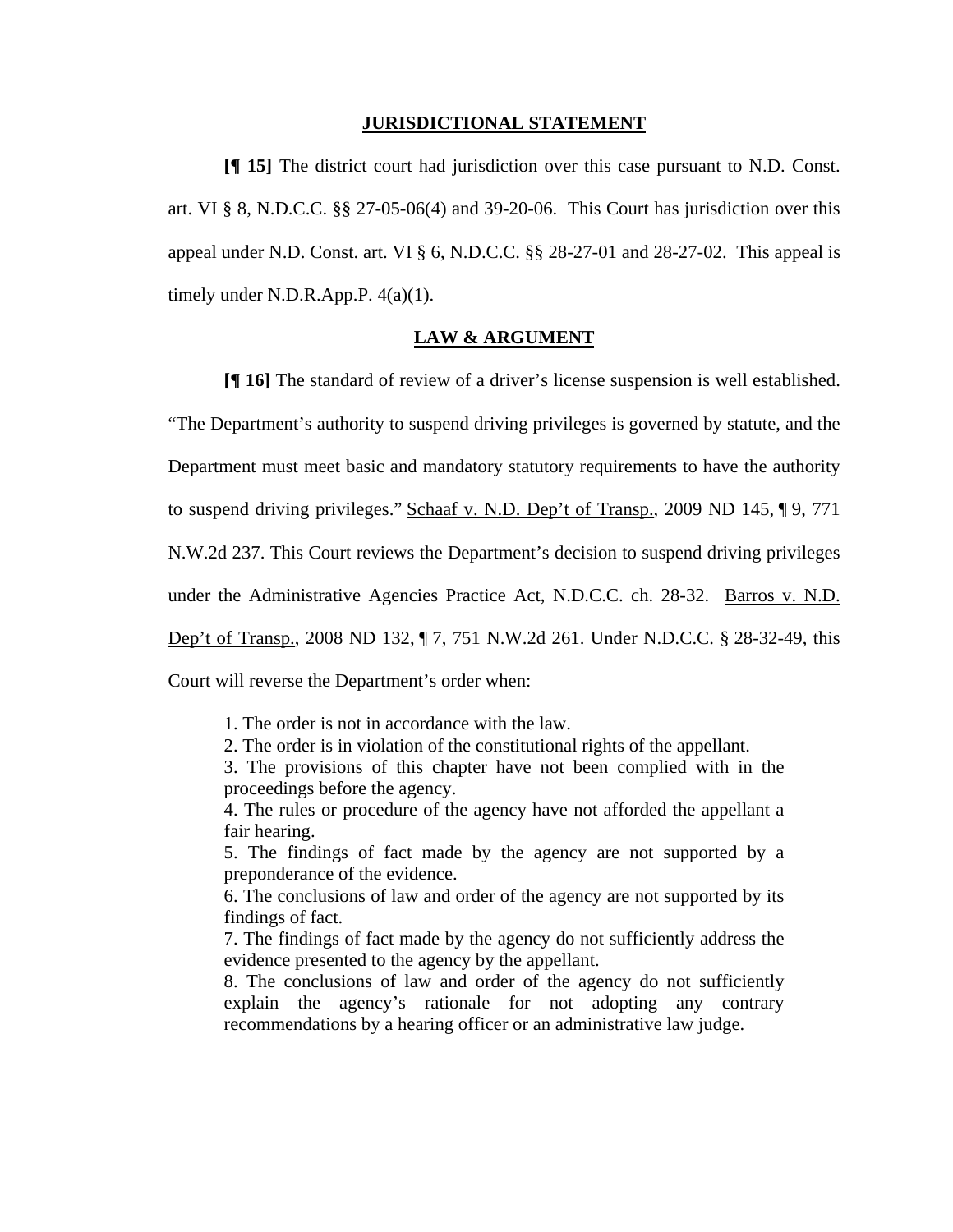"An agency's decisions on questions of law are fully reviewable." Kiecker v. N.D. Dep't of Transp., 2005 ND 23, ¶ 8, 691 N.W.2d 266 (quoting Huff v. Bd. of Medical Examiners, 2004 ND 225, ¶ 8, 690 N.W.2d 221).

**[¶ 17]** In this case, the order suspending Kasowski's driving privileges is not in accordance with the law, the hearing officer's factual findings were not supported by a preponderance of the evidence, and the conclusions of law and order of the agency are not supported by the findings of fact.

### **I. Kasowski was not given a reasonable opportunity to consult with counsel before deciding whether to take a chemical test in violation of his statutory right to counsel.**

**[¶ 18]** Section 29-05-20 of the North Dakota Century Code provides the following: "The accused in all cases must be taken before a magistrate without unnecessary delay, and any attorney at law entitled to practice in the courts of record of this state, at his request, may visit such person after his arrest." The North Dakota Supreme Court has held that this gives citizens a statutory right to counsel. Kuntz  $v_i$ State Highway Commissioner, 405 N.W.2d 285, 288 (N.D. 1987). Furthermore, the North Dakota Supreme Court has "repeatedly held that defendants must be afforded a reasonable opportunity to consult with counsel before deciding whether to submit to a chemical test." State v. Pace, 2006 ND 98, ¶ 6, 713 N.W.2d 535; Wetzel v. N.D. Dep't of Transp., 2001 ND 35, ¶ 12, 622 N.W.2d 180; Baillie v. Moore, 522 N.W.2d 748, 750 (N.D.1994); Kuntz, 405 N.W.2d at 288.

**[¶ 19]** "The failure to allow a DUI arrestee a reasonable opportunity to consult with a lawyer after the arrestee has made such a request prevents the revocation of his driver's license for refusal to take a chemical test." Baillie v. Moore, 522 N.W. 2d 748,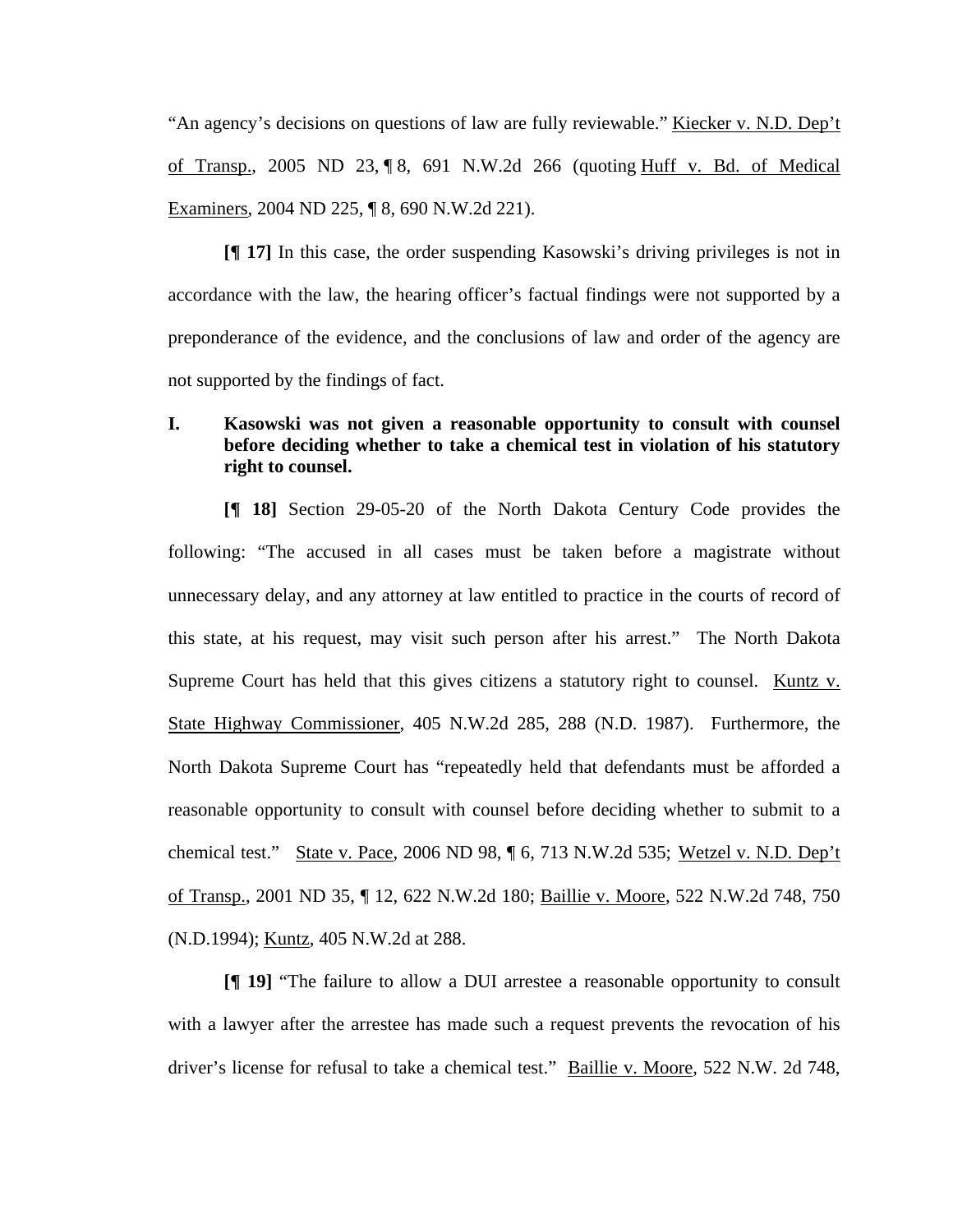750. To determine whether an opportunity to consult with counsel was reasonable, the

totality of the circumstances must be explored. Eriksmoen v. Dir., N.D. Dep't of Transp.,

2005 ND 206, ¶ 9, 706 N.W.2d 610. As this Court has explained:

There are no bright line rules for determining whether a 'reasonable opportunity' to consult with an attorney has been afforded; rather the determination of whether a reasonable opportunity has been provided turns on an objective review of the totality of the circumstances.

Pace, 2006 ND 98,  $\P$  6-7, 713 N.W. 2d 535.

**[¶ 20]** In Kuntz, 405 N.W.2d 285 (N.D. 1987) the specific right at issue was the

right to visit with an attorney upon request after arrest within the context of an implied

consent proceeding. Id. at 288. In its holding the Court held that,

[I]f an arrested person asks to consult with an attorney before deciding to take a chemical test, he must be given a reasonable opportunity to do so if it does not materially interfere with the administration of the test. If he is not given a reasonable opportunity to do so under the circumstances, his failure to take the test is not a refusal upon which to revoke his license under Chapter 39-20, N.D.C.C.

Id. at 290.

**[¶ 21]** In this case, Kasowski invoked his right to speak with an attorney on two separate occasions. The first time was while Kasowski was sitting in the rear of the squad car after being asked to take the screening test prior to his arrest. (T. at 13, 23). The second time was just after Williams read him the implied consent in the sally port at the jail and asked for the chemical test while sitting in the rear of the squad car in handcuffs. (T. at 15-16, 24-25).

**[¶ 22]** The hearing officer reasoned that Kasowski's first request for counsel without significance because, in his view, Kasowski had not been placed under arrest at that point. (App. at 4). Although Kasowski had not been specifically told he was under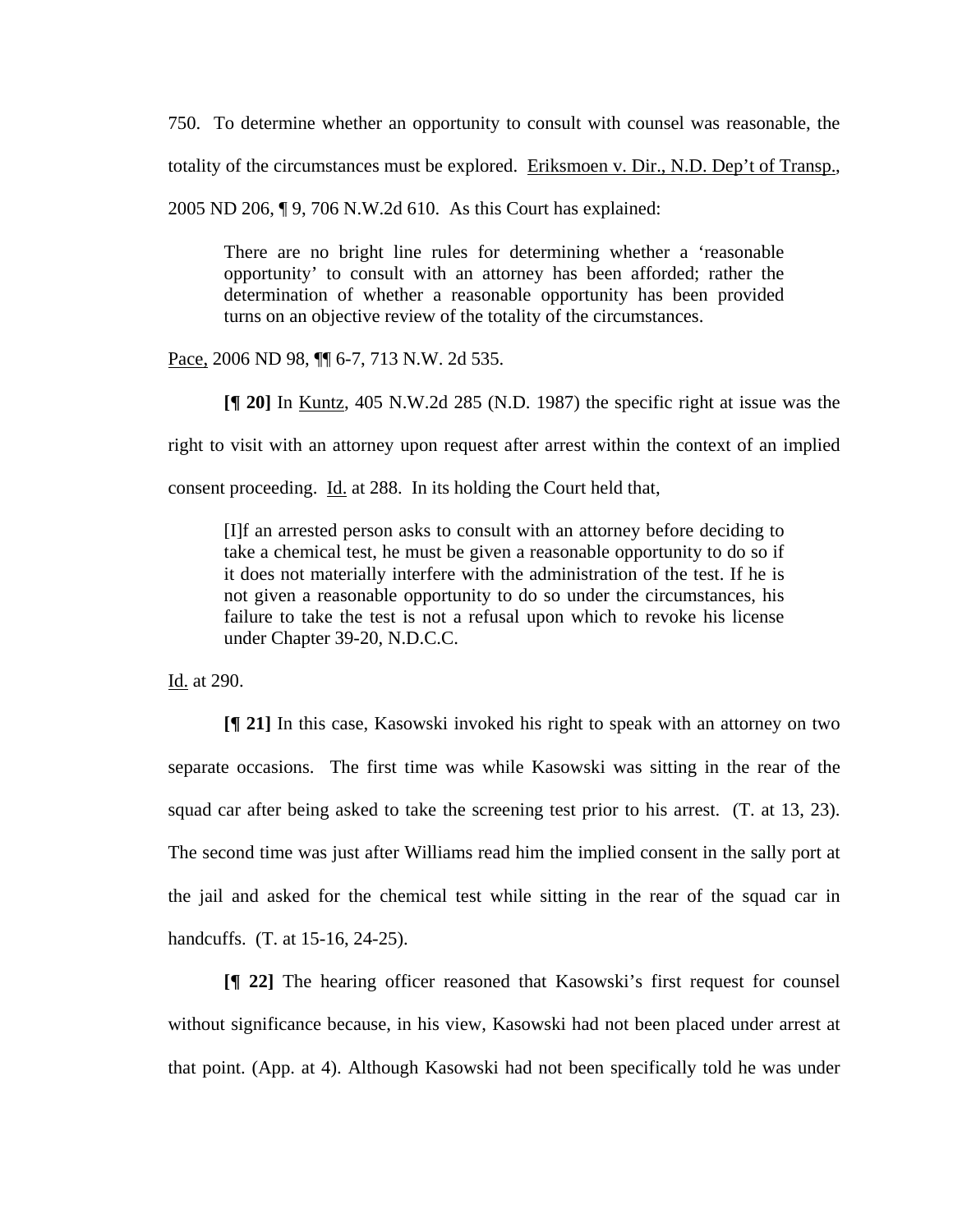arrest when he first mentioned the need for an attorney, Williams informed him that he was under arrest almost immediately after that. (T. at 15). Moreover, as this Court has held, an investigative detention justified by a mere reasonable suspicion can become so intrusive that it morphs into a de facto arrest even where the arrestee has not specifically been told he is under arrest. City of Devils Lake v. Grove, 2008 ND 155, ¶ 10, 755 N.W.2d 485. "[F]ormal words of arrest are not a condition precedent to the existence of an arrest." Id. (quoting State v. Anderson, 336 N.W.2d 634, 639 (N.D. 1983)). Indeed, an "officer's subjective intent or outward statements do not necessarily control whether, or when, a party is under arrest." Grove, 2008 ND at ¶ 10 (quoting State v. Linghor, 2004 ND 224, ¶ 14, 690 N.W.2d 201). Rather, "[a]n arrest occurs when circumstances exist that would cause a reasonable person to conclude he was under arrest and not free to leave." State v. Anderson, 2006 ND 44, ¶ 22, 710 N.W.2d 392.

**[¶ 23]** Given that by the time Kasowski first mentioned an attorney he had already been interrogated, accused of lying about his alcohol use, pat searched, and detained in the backseat of a patrol car that could not be opened from the inside, any difference between the detention he had endured to that point and a formal arrest is entirely illusory. (T. at 12-14, 23). Under these circumstances a reasonable person would feel he was under arrest and not free to leave. Still, Williams simply ignored this initial request for counsel, and instead he "just went right into advising [Kasowski] of the North Dakota implied consent advisory law." (T. at 14). Williams stated that he "didn't offer a response" to Kasowski's request for an attorney. (T. at 14). Williams obviously understood that Kasowski wanted to speak to an attorney since his testimony reflects that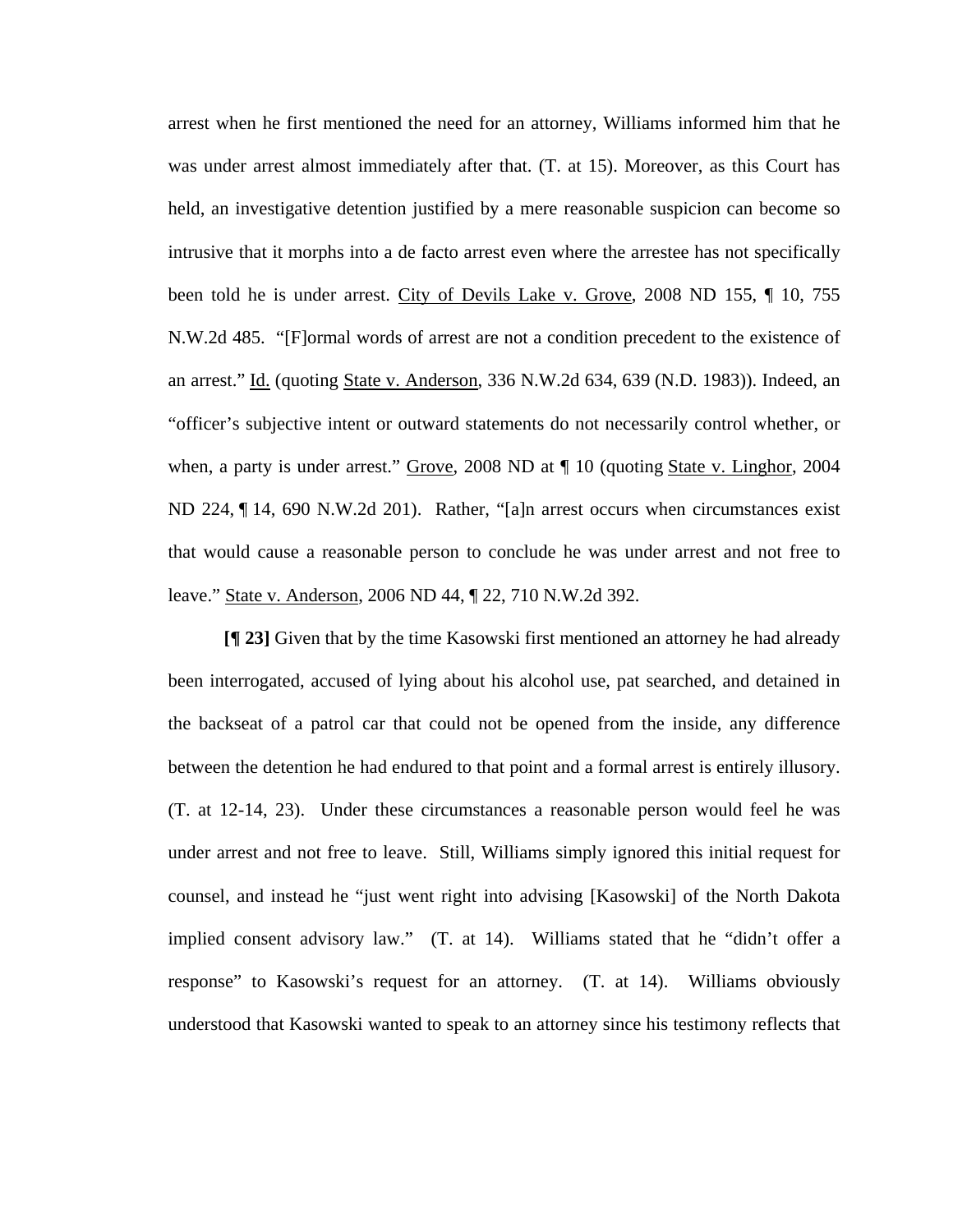he decided not to administer any field sobriety tests based on Kasowski's assertion that he wanted to speak to an attorney. (T. at 14).

**[¶ 24]** Even if this Court concludes that Kasowski was not under arrest at the time of the first lawyer request, that request is significant nonetheless. If assuming for the sake of argument, Kasowski was not entitled to speak to a lawyer right at the moment he asked for one, the request was still made and Williams should have responded to it. Williams should have either provided Kasowski with the opportunity to speak with a lawyer just after he told him he was under arrest or explained that he could speak to lawyer at some later point. While the law suggests that a person has a statutory right to counsel after the arrest when a request for counsel is made, it does not necessarily follow that only a post-arrest demand for counsel is valid. Such a reading of the law penalizes a person who invokes his or her rights early in the process even where, as here, the officer's reaction discourages further demands and sends the message that the request will not be honored.

**[¶ 25]** Kasowski again mentioned a lawyer at the jail and made a comment indicating that it might be too late to reach one. (T. at 16). On this subject, Williams contradicted himself throughout the hearing. At one point, Williams claimed that he brought up the right to an attorney at the jail. (T. at 16). Later he suggested it was Kasowski who raised the issue the second time. (T. at 24-25). Still later he admitted that Kasowski said something along the lines of his wanting to contact an attorney as soon as he could. (T. at 24).

**[¶ 26]** On this record it is not clear that Kasowski abandoned his right to speak with an attorney as the hearing officer concluded. (T. at 32, App. at). What is clear is that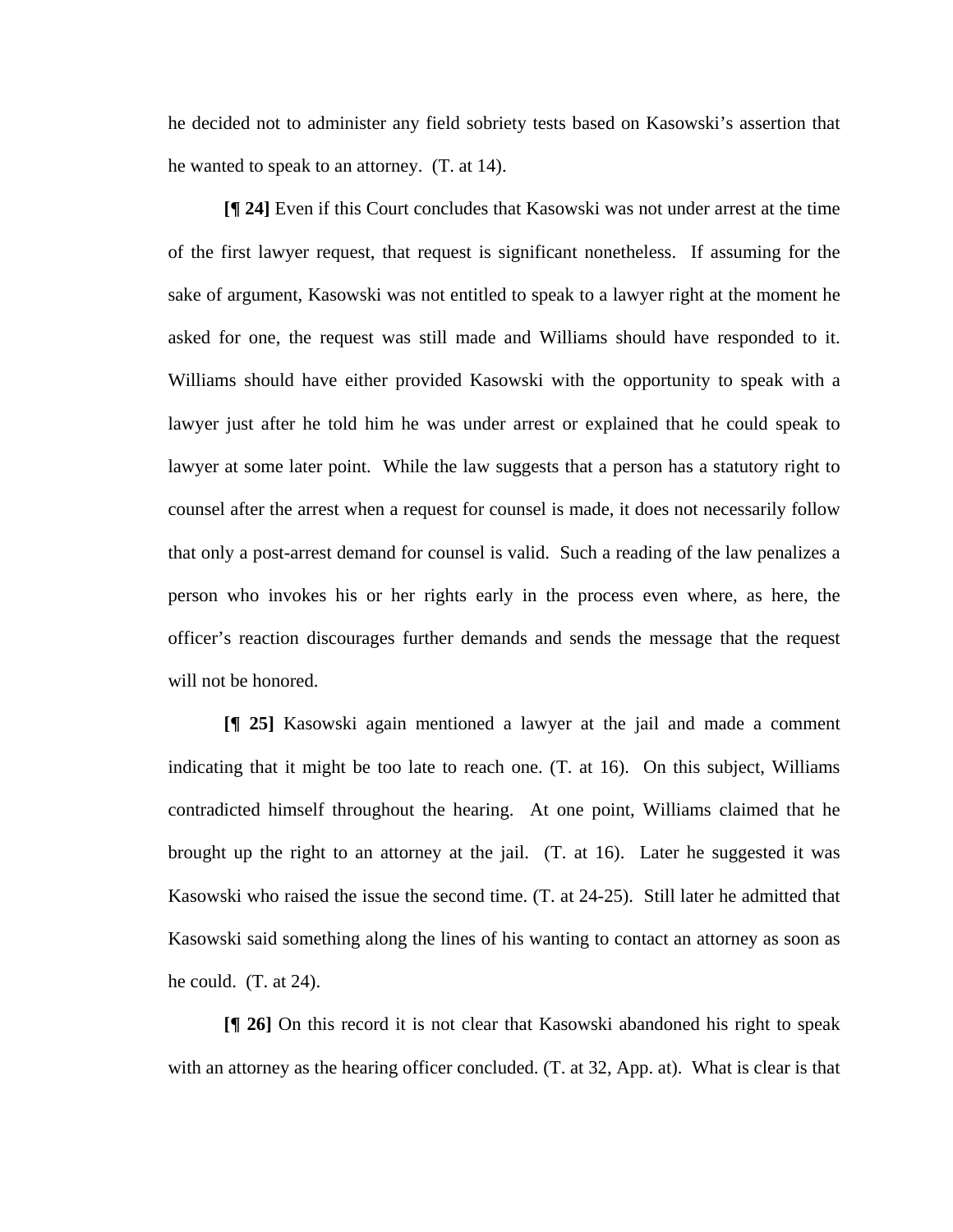Kasowski indicated that he wanted to speak with a lawyer on at least two occasions and that he was never given an opportunity to do so. (T. at 13, 23, 15-16, 24-25). The North Dakota Supreme Court has explicitly rejected the type of hairsplitting analysis the hearing officer engaged in. While the contours of the discussion at the jail may been somewhat vague, this state's highest court has said:

We refuse to indulge in a case-by-case search for magical words which must be uttered by an arrestee as a prerequisite to being given an opportunity to consult an attorney. Rather, we hold that if a DUI arrestee, upon being asked to submit to a chemical test, responds with any mention of a need for an attorney-to see one, to talk to one, to have one, etc.-the failure to allow the arrestee a reasonable opportunity to contact an attorney prevents the revocation of his license for refusal to take the test.

Baillie, 522 N.W.2d at 750). In the case at bar, it is clear Kasowski did ask for a lawyer and that he was not given an opportunity to speak to one. The fact is that Officer Williams had obvious knowledge that Kasowski wanted to speak to an attorney early in the custodial process and he did absolutely nothing to provide a reasonable opportunity to comply with his requests.

**[¶ 27]** The hearing officer concluded that Kasowski's statement that he would not be able to contact an attorney at that time of night constituted a waiver of his request to speak to an attorney prior to the submission of a chemical test. (T. at 31-32). Regardless of the nature of the wording of the request, considering the facts presented in an objective manner Kasowski never told Williams that he changed his mind regarding his prior requests for an attorney. Williams still knew that Kasowski wanted to speak to an attorney, and Williams' actions of not initiating the field sobriety tests, as well as commenting about his speaking to an attorney, strengthens the notion that he had an obligation to provide Kasowski with a reasonable opportunity to speak to an attorney.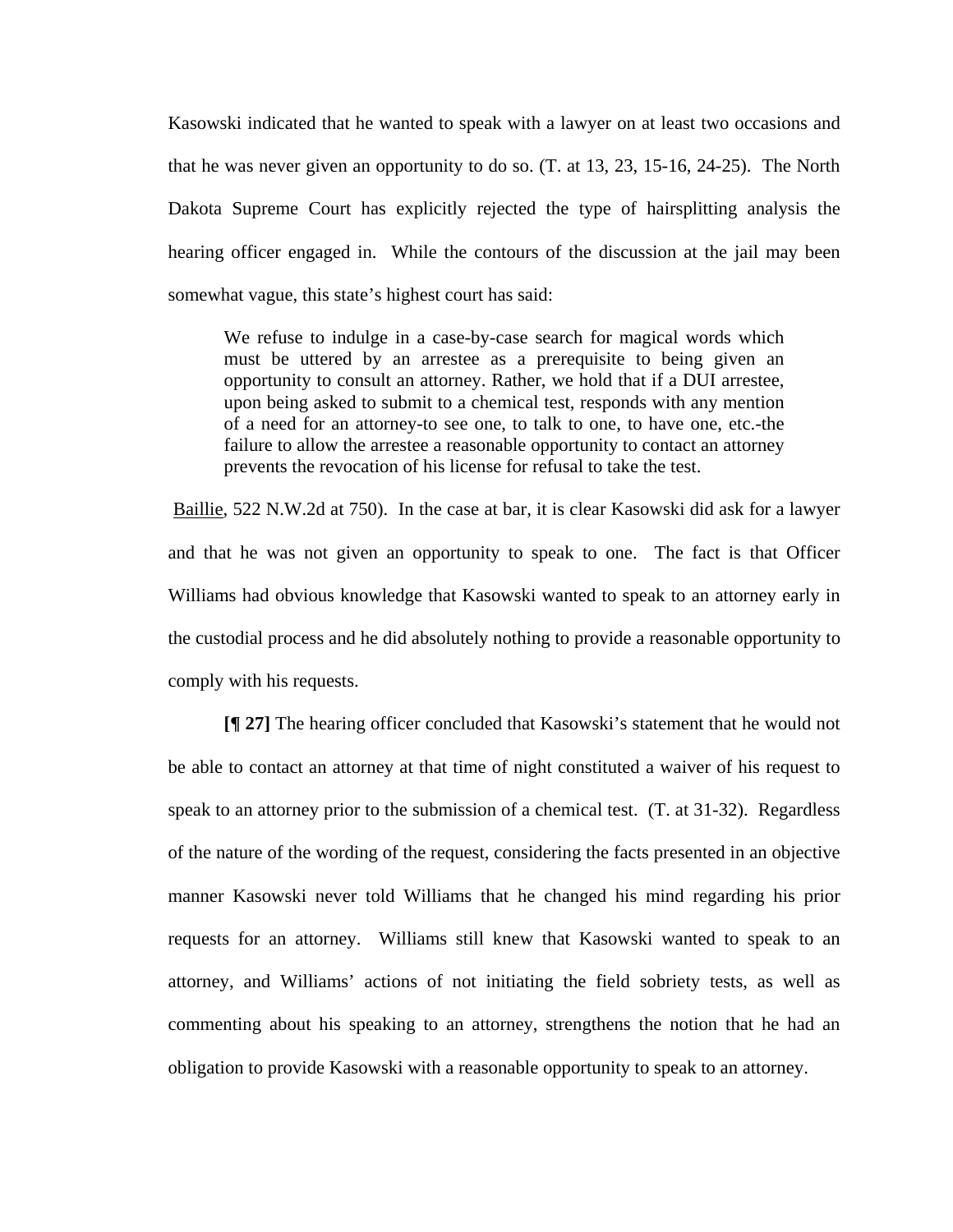**[¶ 28]** The law is clear that under these circumstances the failure to take the chemical test cannot be construed as a refusal as Kasowski was not afforded a reasonable opportunity to consult with an attorney before deciding not to take the chemical test.

#### **CONCLUSION**

**[¶ 29]** For all of the foregoing reasons, Jonathan Thomas Kasowski asks this Court to reverse the lower court's ruling affirming the hearing officer's decision and to order the reinstatement of Kasowski's driving privileges.

Dated this the 25th day of August, 2010.

### AALAND LAW OFFICE, LTD.

By:  $/S/$  Jesse N. Lange Jesse N. Lange (ND ID No. 06008) 415 11th St. S.; P.O. Box 1817 Fargo, ND 58107-1817 Telephone: (701) 232-7944 Facsimile: (701) 232-4037 Attorneys for the Defendant